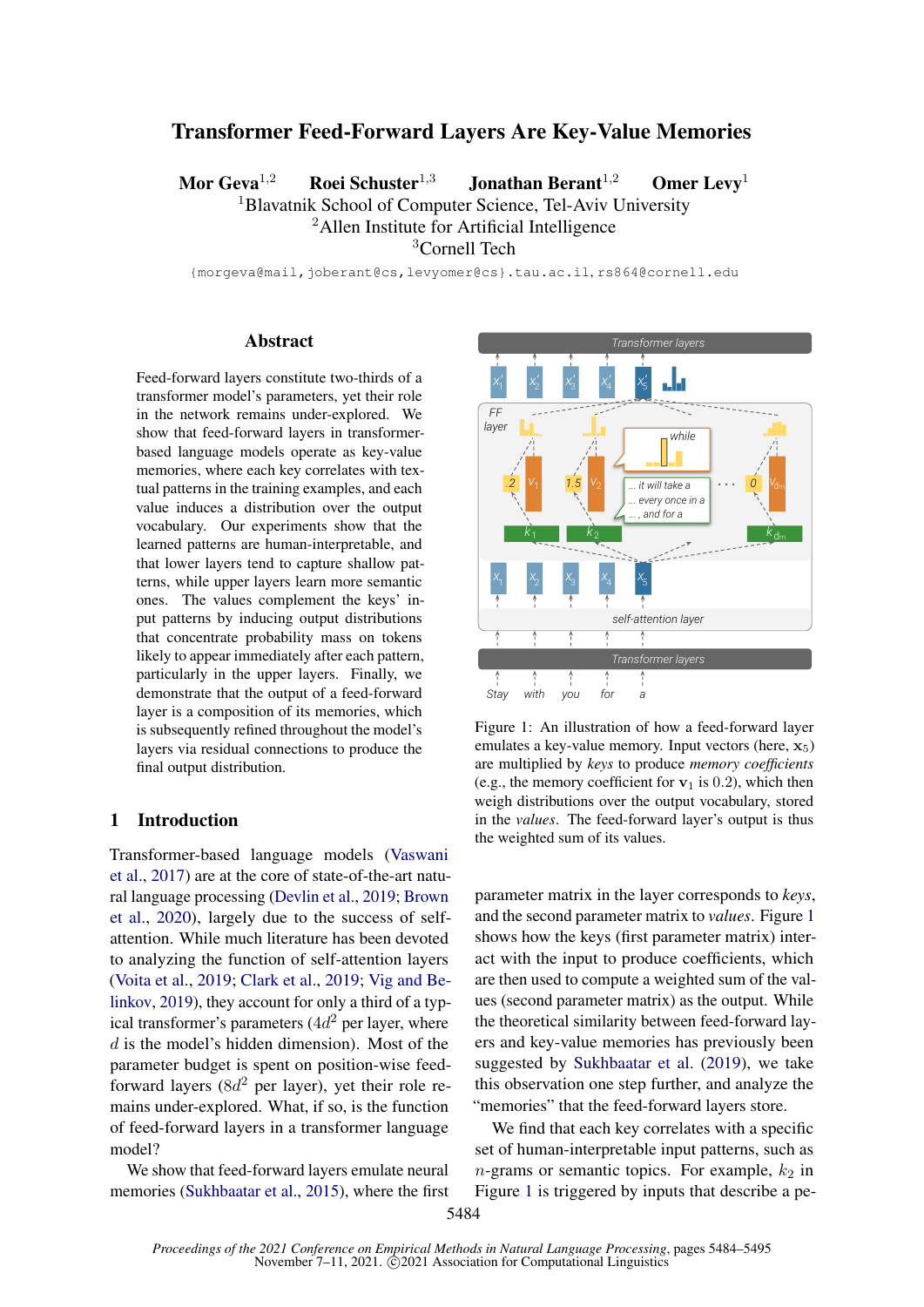riod of time and end with *"a"*. Simultaneously, we observe that each *value* can induce a distribution over the output vocabulary, and that this distribution correlates with the next-token distribution of the corresponding keys in the upper layers of the model. In the above example, the corresponding value  $v_2$  represents a distribution that puts most of its probability mass on the word *"while"*.

Lastly, we analyze how the language model, as a whole, composes its final prediction from individual memories. We observe that each layer combines hundreds of active memories, creating a distribution that is qualitatively different from each of its component memories' values. Meanwhile, the residual connection between layers acts as a refinement mechanism, gently tuning the prediction at each layer while retaining most of the residual's information.

In conclusion, our work sheds light on the function of feed-forward layers in transformer-based language models. We show that feed-forward layers act as pattern detectors over the input across all layers, and that the final output distribution is gradually constructed in a bottom-up fashion.<sup>[1](#page-1-0)</sup>

## 2 Feed-Forward Layers as Unnormalized Key-Value Memories

Feed-forward layers A transformer language model [\(Vaswani et al.,](#page-9-0) [2017\)](#page-9-0) is made of intertwined self-attention and feed-forward layers. Each feedforward layer is a position-wise function, processing each input vector independently. Let  $\mathbf{x} \in \mathbb{R}^d$ be a vector corresponding to some input text prefix. We can express the feed-forward layer  $FF(\cdot)$  as follows (bias terms are omitted):

$$
FF(\mathbf{x}) = f(\mathbf{x} \cdot K^{\top}) \cdot V \tag{1}
$$

Here,  $K, V \in \mathbb{R}^{d_m \times d}$  are parameter matrices, and  $f$  is a non-linearity such as ReLU.

Neural memory A neural memory [\(Sukhbaatar](#page-9-3) [et al.,](#page-9-3) [2015\)](#page-9-3) consists of  $d_m$  key-value pairs, which we call *memories*. [2](#page-1-1) Each key is represented by a d-dimensional vector  $\mathbf{k}_i \in \mathbb{R}^d$ , and together form the parameter matrix  $K \in \mathbb{R}^{d_m \times d}$ ; likewise, we define the value parameters as  $V \in \mathbb{R}^{d_m \times d}$ . Given an input vector  $\mathbf{x} \in \mathbb{R}^d$ , we compute a distribution

over the keys, and use it to compute the expected value:

$$
p(k_i | x) \propto \exp(\mathbf{x} \cdot \mathbf{k}_i)
$$

$$
MN(\mathbf{x}) = \sum_{i=1}^{d_m} p(k_i | x) \mathbf{v}_i
$$

With matrix notation, we arrive at a more compact formulation:

<span id="page-1-3"></span>
$$
MN(\mathbf{x}) = softmax(\mathbf{x} \cdot K^{\top}) \cdot V \tag{2}
$$

Feed-forward layers emulate neural memory Comparing equations [1](#page-1-2) and [2](#page-1-3) shows that feedforward layers are almost identical to key-value neural memories; the only difference is that neural memory uses softmax as the non-linearity  $f(\cdot)$ , while the canonical transformer does not use a normalizing function in the feed-forward layer. The *hidden dimension*  $d_m$  is essentially the number of memories in the layer, and the activation  $\mathbf{m} = f(\mathbf{x} \cdot K^{\top})$ , commonly referred to as the *hidden layer*, is a vector containing an unnormalized non-negative coefficient for each memory. We refer to each  $m_i$  as the *memory coefficient* of the *i*th memory cell.

[Sukhbaatar et al.](#page-9-4) [\(2019\)](#page-9-4) make an analogous observation, and incorporate the parameters of the feed-forward layers as persistent memory cells in the self-attention layers. While this reparameterization works in practice, the experiment does not tell us much about the role of feed-forward layers in the canonical transformer. If transformer feed-forward layers are indeed key-value memories, then what memories do they store?

<span id="page-1-2"></span>We conjecture that each key vector  $\mathbf{k}_i$  captures a particular pattern (or set of patterns) in the input sequence (Section [3\)](#page-1-4), and that its corresponding value vector  $v_i$  represents the distribution of tokens that follows said pattern (Section [4\)](#page-3-0).

## <span id="page-1-4"></span>3 Keys Capture Input Patterns

We posit that the key vectors  $K$  in feed-forward layers act as pattern detectors over the input sequence, where each individual key vector  $\mathbf{k}_i$  corresponds to a specific pattern over the input prefix  $x_1, \ldots, x_i$ . To test our claim, we analyze the keys of a trained language model's feed-forward layers. We first retrieve the training examples (prefixes of a sentence) most associated with a given key, that is, the input texts where the memory coefficient is highest. We

<span id="page-1-0"></span> $1$ <sup>1</sup>The code for reproducing our experiments is available at <https://github.com/mega002/ff-layers/>.

<span id="page-1-1"></span><sup>&</sup>lt;sup>2</sup>We use the terms "memory cells" and "memories" interchangeably.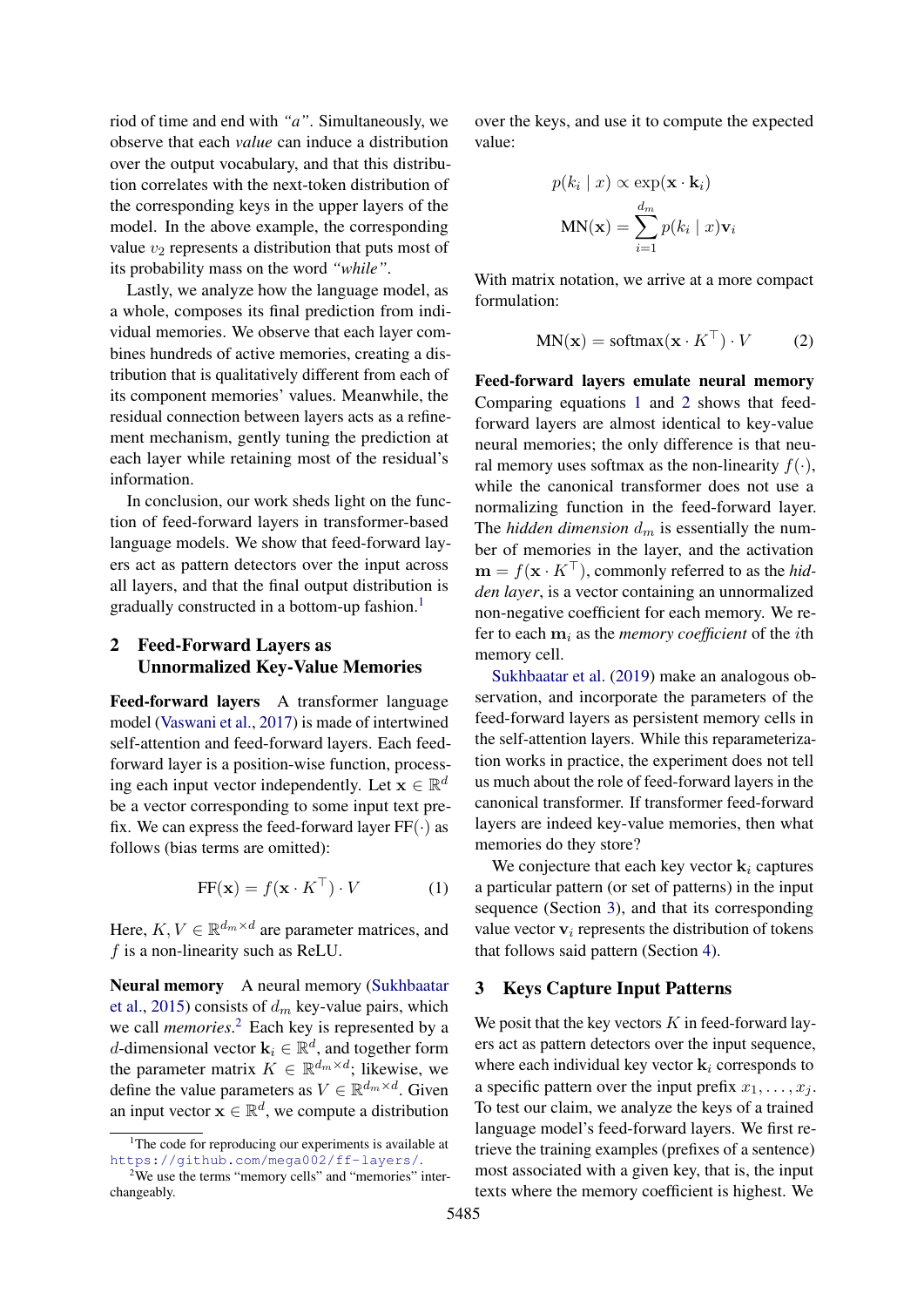<span id="page-2-1"></span>

| Key                       | Pattern                                                       | Example trigger prefixes                                                                                                                                                                                       |  |
|---------------------------|---------------------------------------------------------------|----------------------------------------------------------------------------------------------------------------------------------------------------------------------------------------------------------------|--|
| ${\bf k}_{449}^1$         | Ends with "substitutes"<br>(shallow)                          | At the meeting, Elton said that "for artistic reasons there could be no substitutes<br>In German service, they were used as substitutes<br>Two weeks later, he came off the substitutes                        |  |
| $\mathbf{k}^6_{2546}$     | Military, ends with<br>"base"/"bases"<br>(shallow + semantic) | On 1 April the SRSG authorised the SADF to leave their bases<br>Aircraft from all four carriers attacked the Australian base<br>Bombers flying missions to Rabaul and other Japanese bases                     |  |
| ${\bf k}^{10}_{2997}$     | a "part of" relation<br>(semantic)                            | In June 2012 she was named as one of the team that competed<br>He was also a part of the Indian delegation<br>Toy Story is also among the top ten in the BFI list of the 50 films you should                   |  |
| ${\bf k}^{13}_{2989}$     | Ends with a time<br>range (semantic)                          | Worldwide, most tornadoes occur in the late afternoon, between 3 pm and 7<br>Weekend tolls are in effect from 7:00 pm Friday until<br>The building is open to the public seven days a week, from $11:00$ am to |  |
| ${\mathbf k}^{16}_{1935}$ | TV shows (semantic)                                           | Time shifting viewing added 57 percent to the episode's<br>The first season set that the episode was included in was as part of the<br>From the original NBC daytime version, archived                         |  |

Table 1: Examples of human-identified patterns that trigger different memory keys.

then ask humans to identify patterns within the retrieved examples. For almost every key  $\mathbf{k}_i$  in our sample, a small set of well-defined patterns, recognizable by humans, covers most of the examples associated with the key.

#### 3.1 Experiment

We conduct our experiment over the language model of [Baevski and Auli](#page-8-3) [\(2019\)](#page-8-3), a 16-layer transformer language model trained on WikiText-103 [\(Merity et al.,](#page-9-5) [2017\)](#page-9-5). This model defines  $d = 1024$  and  $d_m = 4096$ , and has a total of  $d_m \cdot 16 = 65,536$  potential keys to analyze. We randomly sample 10 keys per layer (160 in total).

Retrieving trigger examples We assume that patterns stored in memory cells originate from examples the model was trained on. Therefore, given a key  $\mathbf{k}_i^{\ell}$  that corresponds to the *i*-th hidden dimension of the  $\ell$ -th feed-forward layer, we compute the memory coefficient ReLU $(\mathbf{x}^\ell_j \cdot \mathbf{k}^\ell_i)$  for every prefix  $x_1, \ldots, x_j$  of every sentence from the WikiText-10[3](#page-2-0)'s training set. $3$  For example, for the hypothetical sentence *"I love dogs"*, we will compute three coefficients, for the prefixes *"I"*, *"I love"*, and *"I love dogs"*. Then, we retrieve the *top-*t *trigger examples*, that is, the t prefixes whose representation at layer  $\ell$  yielded the highest inner product with  $\mathbf{k}_i^{\ell}$ .

Pattern analysis We let human experts (NLP graduate students) annotate the top-25 prefixes retrieved for each key, and asked them to (a) identify repetitive patterns that occur in at least 3 prefixes (which would strongly indicate a connection to the key, as this would unlikely happen if sentences

<span id="page-2-2"></span>

Figure 2: Breakdown of the labels experts assigned to trigger examples in each layer. Some examples were not associated with any pattern ("not-covered").

were drawn at random) (b) describe each recognized pattern, and (c) classify each recognized pattern as *"shallow"* (e.g. recurring n-grams) or *"semantic*" (recurring topic). Each key and its corresponding top-25 prefixes were annotated by one expert. To assure that every pattern is grounded in at least 3 prefixes, we instruct the experts to specify, for each of the top-25 prefixes, which pattern(s) it contains. A prefix may be associated with multiple (shallow or semantic) patterns.

Table [1](#page-2-1) shows example patterns. A fullyannotated example of the top-25 prefixes from a single memory key is shown in Appendix [A.](#page-10-0)

### 3.2 Results

Memories are associated with humanrecognizable patterns Experts were able to identify at least one pattern for every key, with an average of 3.6 identified patterns per

<span id="page-2-0"></span><sup>&</sup>lt;sup>3</sup>We segment training examples into sentences to simplify the annotation task and later analyses.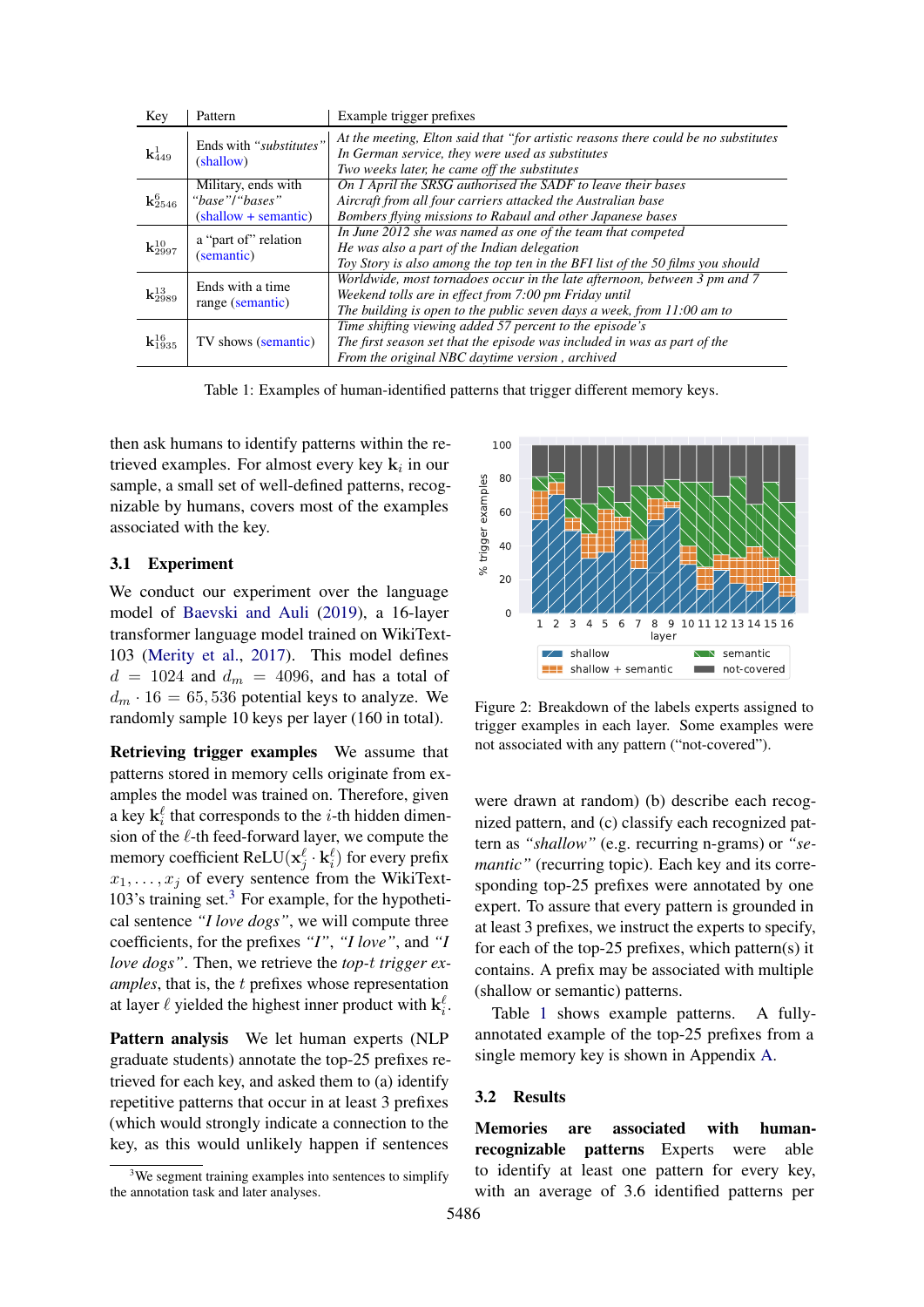<span id="page-3-1"></span>

Figure 3: Relative change in memory coefficient caused by removing the first, the last, or a random token from the input.

key. Furthermore, the vast majority of retrieved prefixes (65%-80%) were associated with at least one identified pattern (Figure [2\)](#page-2-2). Thus, the top examples triggering each key share clear patterns that humans can recognize.

1 2 3 4 5 6 7 8 9 10111213141516<br> **Example 12** and the random<br>
lative change in memory coefficient<br>
noving the first, the last, or a random to-<br>
nput.<br>
The more, the vast majority of retrieved<br>  $\epsilon$ -80%) were associated w Shallow layers detect shallow patterns Comparing the amount of prefixes associated with shallow patterns and semantic patterns (Figure [2\)](#page-2-2), the lower layers (layers 1-9) are dominated by shallow patterns, often with prefixes that share the last word (e.g.  $\mathbf{k}_{449}^1$  in Table [1\)](#page-2-1). In contrast, the upper layers (layers 10-16) are characterized by more semantic patterns, with prefixes from similar contexts but without clear surface-form similarities (e.g.  $\mathbf{k}_{1935}^{16}$ in Table [1\)](#page-2-1). This observation corroborates recent findings that lower (upper) layers in deep contextualized models encode shallow (semantic) features of the inputs [\(Peters et al.,](#page-9-6) [2018;](#page-9-6) [Jawahar et al.,](#page-8-4) [2019;](#page-8-4) [Liu et al.,](#page-9-7) [2019\)](#page-9-7).

To further test this hypothesis, we sample 1600 random keys (100 keys per layer) and apply local modifications to the top-50 trigger examples of every key. Specifically, we remove either the *first*, *last*, or a *random* token from the input, and measure how this mutation affects the memory coefficient. Figure [3](#page-3-1) shows that the model considers the end of an example as more salient than the beginning for predicting the next token. In upper layers, removing the last token has less impact, supporting our conclusion that upper-layer keys are less correlated with shallow patterns.

### <span id="page-3-0"></span>4 Values Represent Distributions

After establishing that keys capture patterns in training examples, we turn to analyze the information

<span id="page-3-3"></span>

Figure 4: Agreement rate between the top-ranked token based on the value vector  $\mathbf{v}_i^{\ell}$ , and the next token of the top-ranked trigger example associated with the key vector  $\mathbf{k}_i^{\ell}$ .

stored in their corresponding values. We show that each value  $v_i^{\ell}$  can be viewed as a distribution over the output vocabulary, and demonstrate that this distribution complements the patterns in the corresponding key  $\mathbf{k}_i^{\ell}$  in the model's upper layers (see Figure [1\)](#page-0-0).

Casting values as distributions over the vocabulary. We begin by converting each value vector  $\mathbf{v}_i^{\ell}$  into a probability distribution over the vocabulary by multiplying it by the output embedding matrix  $E$  and applying a softmax:<sup>[4](#page-3-2)</sup>

$$
\mathbf{p}_i^{\ell} = \text{softmax}(\mathbf{v}_i^{\ell} \cdot E).
$$

The probability distribution  $\mathbf{p}_i^{\ell}$  is uncalibrated, since the value vector  $\mathbf{v}_i^{\ell}$  is typically multiplied by the input-dependent memory coefficient  $\mathbf{m}_i^{\ell}$ , changing the skewness of the output distribution. That said, the *ranking* induced by  $p_i^{\ell}$  is invariant to the coefficient, and can still be examined. This conversion assumes (naïvely) that all model's layers operate in the same embedding space.

Value predictions follow key patterns in upper layers. For every layer  $\ell$  and memory dimension  $i$ , we compare the top-ranked token according to  $\mathbf{v}_i^{\ell}$ , (argmax $(\mathbf{p}_i^{\ell})$ ) to the next token  $w_i^{\ell}$  in the top-1 trigger example according to  $\mathbf{k}_i^{\ell}$  (the example whose memory coefficient for  $\mathbf{k}_i^{\ell}$  is the highest). Figure [4](#page-3-3) shows the *agreement rate*, i.e. the fraction of memory cells (dimensions) where the value's top prediction matches the key's top trigger example ( $\text{argmax}(\mathbf{p}_i^{\ell}) = w_i^{\ell}$ ). It can be seen that the

<span id="page-3-2"></span><sup>&</sup>lt;sup>4</sup>This is a simplification; in practice, we use the adaptive softmax [\(Baevski and Auli,](#page-8-3) [2019\)](#page-8-3) to compute probabilities.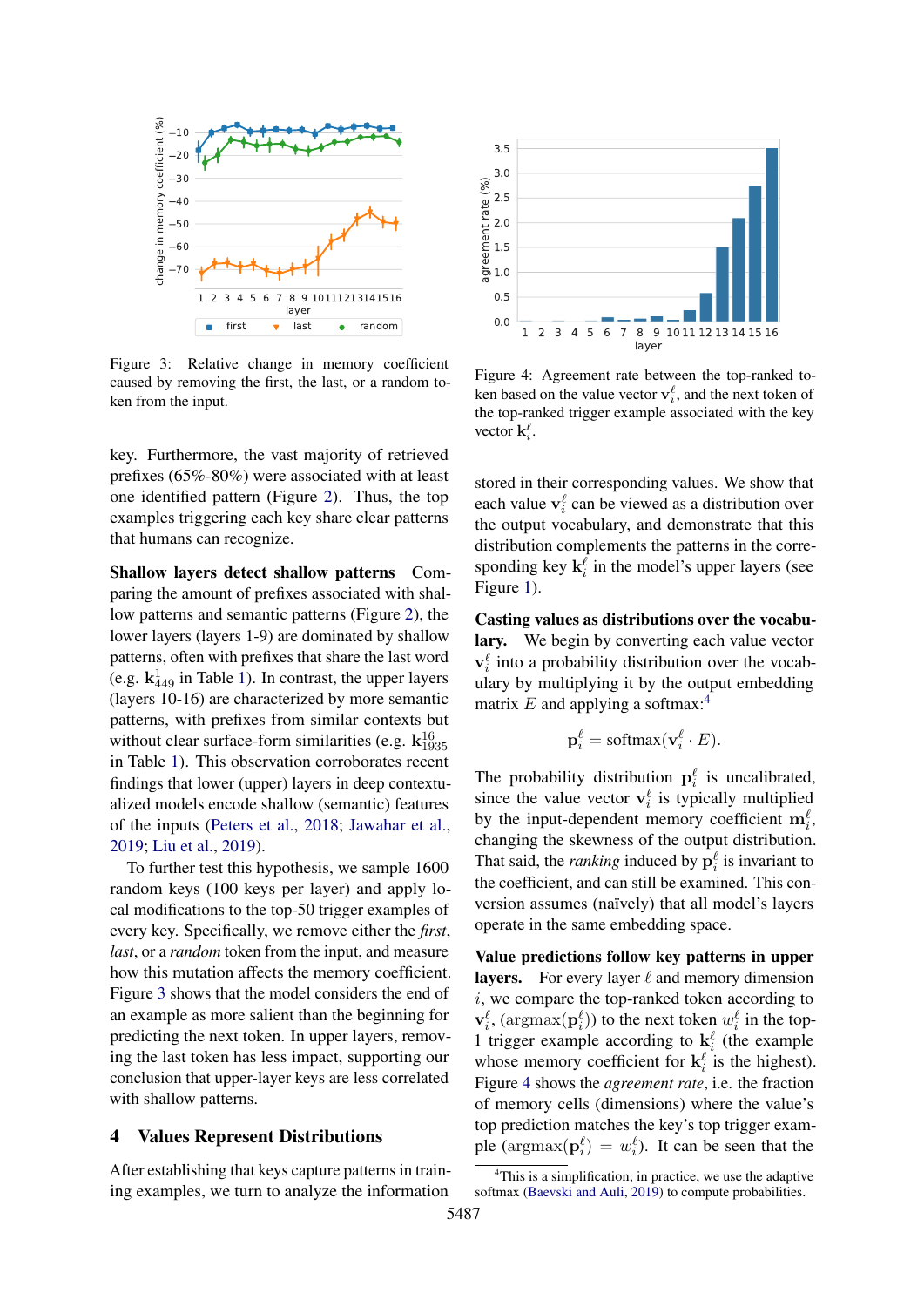<span id="page-4-0"></span>

Figure 5: Distribution of the rank of the next-token in the top-1 trigger example of  $\mathbf{k}_i^{\ell}$  ( $w_i^{\ell}$ ), according to the ranking induced by the value vector  $\mathbf{v}_i^{\ell}$ . We cut the tail of the distribution, which stretches up to the vocabulary size (∼270K tokens).

agreement rate is close to zero in the lower layers (1-10), but starting from layer 11, the agreement rate quickly rises until 3.5%, showing higher agreement between keys and values on the identity of the top-ranked token. Importantly, this value is orders of magnitude higher than a random token prediction from the vocabulary, which would produce a far lower agreement rate  $(0.0004\%)$ , showing that upper-layer memories manifest non-trivial predictive power.

Next, we take the next token of  $\mathbf{k}_i^{\ell}$ 's top-1 trigger example  $(w_i^{\ell})$ , and find where it ranks in the value vector's distribution  $\mathbf{p}_i^{\ell}$ . Figure [5](#page-4-0) shows that the rank of the next token of a trigger example increases through the layers, meaning that  $w_i^{\ell}$  tends to get higher probability in the upper layers.

Detecting predictive values. To examine if we can automatically detect values with high agreement rate, we analyze the probability of the values' top prediction, i.e.,  $(\max(\mathbf{p}_i^{\ell}))$ . Figure [6](#page-4-1) shows that although these distributions are not calibrated, distributions with higher maximum probabilities are more likely to agree with their key's top trigger example. We then take the 100 values with highest probability across all layers and dimensions (97 out of the 100 are in the upper layers, 11-16), and for each value  $\mathbf{v}_i^{\ell}$ , analyze the top-50 trigger examples of  $\mathbf{k}_i^{\ell}$ . We find that in almost half of the values (46 out of 100), there is at least one trigger example that agrees with the value's top prediction. Examples are provided in Table [2.](#page-5-0) ers the state of the next of the next-olean in  $\xi^2$  as the state of the next- of the next- olean in the next- olean in the next- olean in the next- olean in the next- olean in the next- olean in the next- olean in the n

Discussion. When viewed as distributions over the output vocabulary, values in the upper lay-

<span id="page-4-1"></span>

Figure 6: Agreement rate (between the top-ranked token based on the value vector  $\mathbf{v}_i^{\ell}$  and the next token of the top-ranked trigger example associated with the key vector  $\mathbf{k}_i^{\ell}$ ) as a function of the maximal probability assigned by the value vector.

token of examples triggering the corresponding keys. This suggests that memory cells often store information on how to directly predict the output (the distribution of the next word) from the input (patterns in the prefix). Conversely, the lower layers do not exhibit such clear correlation between the keys' patterns and the corresponding values' distributions. A possible explanation is that the lower layers do not operate in the same embedding space, and therefore, projecting values onto the vocabulary using the output embeddings does not produce distributions that follow the trigger examples. However, our results imply that some intermediate layers *do* operate in the same or similar space to upper layers (exhibiting some agreement), which in itself is non-trivial. We leave further exploration of this phenomenon to future work.

### 5 Aggregating Memories

So far, our discussion has been about the function of a single memory cell in feed-forward layers. How does the information from *multiple* cells in multiple *layers* aggregate to form a model-wide prediction? We show that every feed-forward layer combines multiple memories to produce a distribution that is qualitatively different from each of its component memories' value distributions (Section [5.1\)](#page-5-1). These layer-wise distributions are then combined via residual connections in a refinement process, where each feed-forward layer updates the residual's distribution to finally form the model's output (Section [5.2\)](#page-6-0).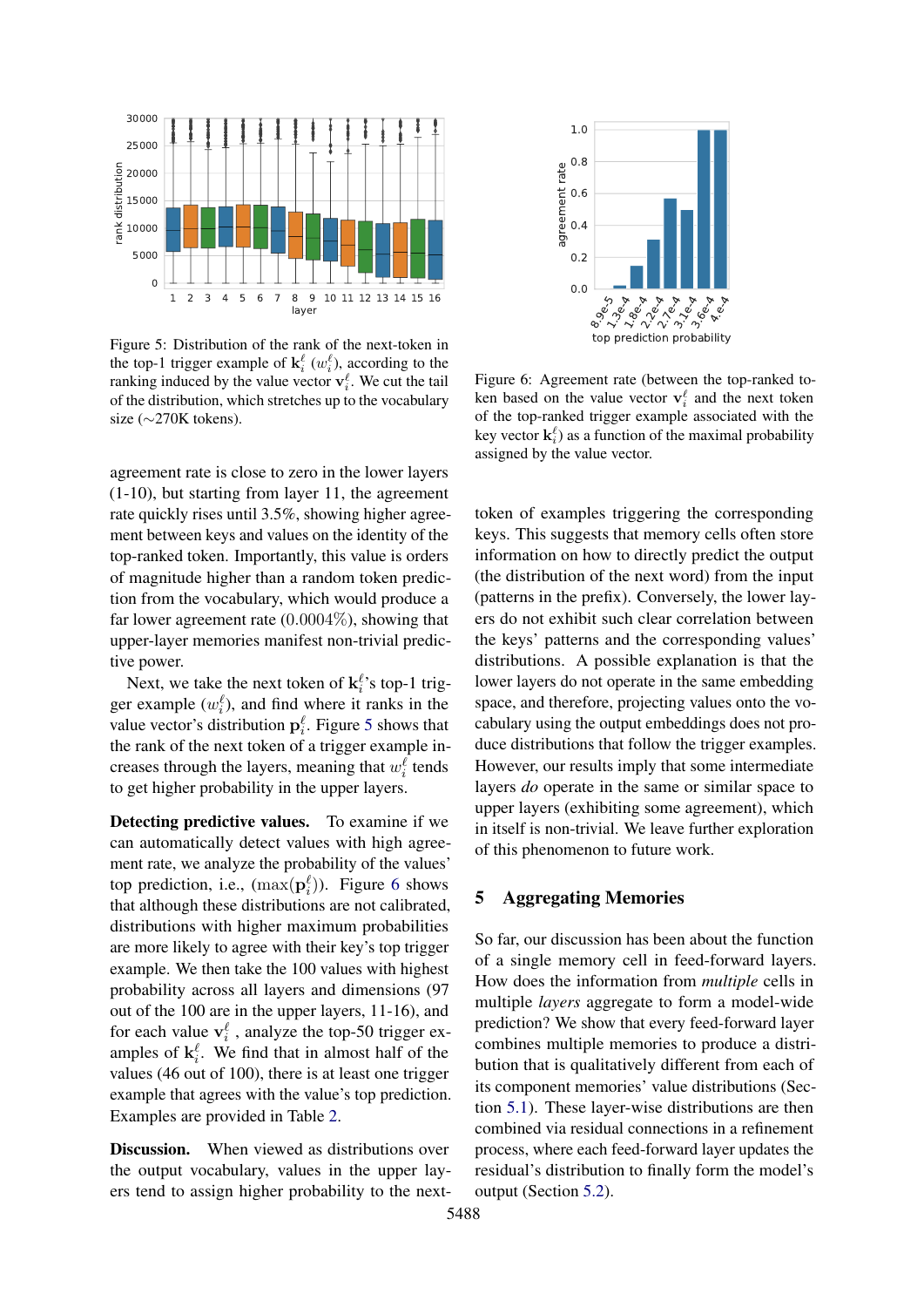<span id="page-5-0"></span>

| Value                    | Prediction    | Precision@50 | Trigger example                                                                                                                                                             |
|--------------------------|---------------|--------------|-----------------------------------------------------------------------------------------------------------------------------------------------------------------------------|
| $\mathbf{v}_{222}^{15}$  | each          | 68%          | But when bees and wasps resemble each                                                                                                                                       |
| ${\bf v}_{752}^{16}$     | played        | 16%          | Her first role was in Vijay Lalwani's psychological thriller Karthik Calling<br>Karthik, where Padukone was cast as the supportive girlfriend of a depressed<br>man (played |
| $\mathbf{v}_{2601}^{13}$ | extratropical | $4\%$        | Most of the winter precipitation is the result of synoptic scale, low pressure<br>weather systems (large scale storms such as extratropical                                 |
| $\mathbf{v}^{15}_{881}$  | part          | $92\%$       | Comet served only briefly with the fleet, owing in large part                                                                                                               |
| ${\bf v}_{2070}^{16}$    | line          | 84%          | Sailing from Lorient in October 1805 with one ship of the line                                                                                                              |
| ${\bf v}_{3186}^{12}$    | jail          | $4\%$        | On May 11, 2011, four days after scoring 6 touchdowns for the Slaughter, Grady<br>was sentenced to twenty days in jail                                                      |

Table 2: Example values, their top prediction, the fraction of their key's top-50 trigger examples that agree with their prediction, and a matching trigger example (with the target token marked in blue).

## <span id="page-5-1"></span>5.1 Intra-Layer Memory Composition

The feed-forward layer's output can be defined as the sum of value vectors weighted by their memory coefficients, plus a bias term:

$$
\mathbf{y}^{\ell} = \sum_{i} \text{ReLU}(\mathbf{x}^{\ell} \cdot \mathbf{k}_{i}^{\ell}) \cdot \mathbf{v}_{i}^{\ell} + \mathbf{b}^{\ell}.
$$

If each value vector  $\mathbf{v}_i^{\ell}$  contains information about the target token's distribution, how is this information aggregated into a single output distribution? To find out, we analyze the behavior of 4,000 randomly-sampled prefixes from the validation set. Here, the validation set is used (rather than the training set used to find trigger examples) since we are trying to characterize the model's behavior at inference time, not find the examples it "memorizes" during training.

We first measure the fraction of "active" memories (cells with a non-zero coefficient). Figure [7](#page-5-2) shows that a typical example triggers hundreds of memories per layer (10%-50% of 4096 dimensions), but the majority of cells remain inactive. Interestingly, the number of active memories drops towards layer 10, which is the same layer in which semantic patterns become more prevalent than shallow patterns, according to expert annotations (see Section [3,](#page-1-4) Figure [2\)](#page-2-2).

While there are cases where a single memory cell dominates the output of a layer, the majority of outputs are clearly compositional. We count the number of instances where the feed-forward layer's top prediction is *different* from all of the memories' top predictions. Formally, we denote:

$$
top(\mathbf{h}) = \operatorname{argmax}(\mathbf{h} \cdot E)
$$

as a generic shorthand for the top prediction from the vocabulary distribution induced by the vector

<span id="page-5-2"></span>

Figure 7: The fraction of active memories (i.e., with positive memory coefficient) out of 4096 memories in every layer, for a random sample of 4,000 examples.

h, and compute the number of examples where the following condition holds:

$$
\forall i : \text{top}(\mathbf{v}_i^{\ell}) \neq \text{top}(\mathbf{y}^{\ell})
$$

Figure [8](#page-6-1) shows that, for any layer in the network, the layer's final prediction is different than *every one* of the memories' predictions in at least ∼68% of the examples. Even in the upper layers, where the memories' values are more correlated with the output space (Section [4\)](#page-3-0), the layer-level prediction is typically not the result of a single dominant memory cell, but a composition of multiple memories.

We further analyze cases where at least one memory cell agrees with the layer's prediction, and find that (a) in 60% of the examples the target token is a common stop word in the vocabulary (e.g. *"the"* or *"of"*), and (b) in 43% of the cases the input prefix has less than 5 tokens. This suggests that very common patterns in the training data might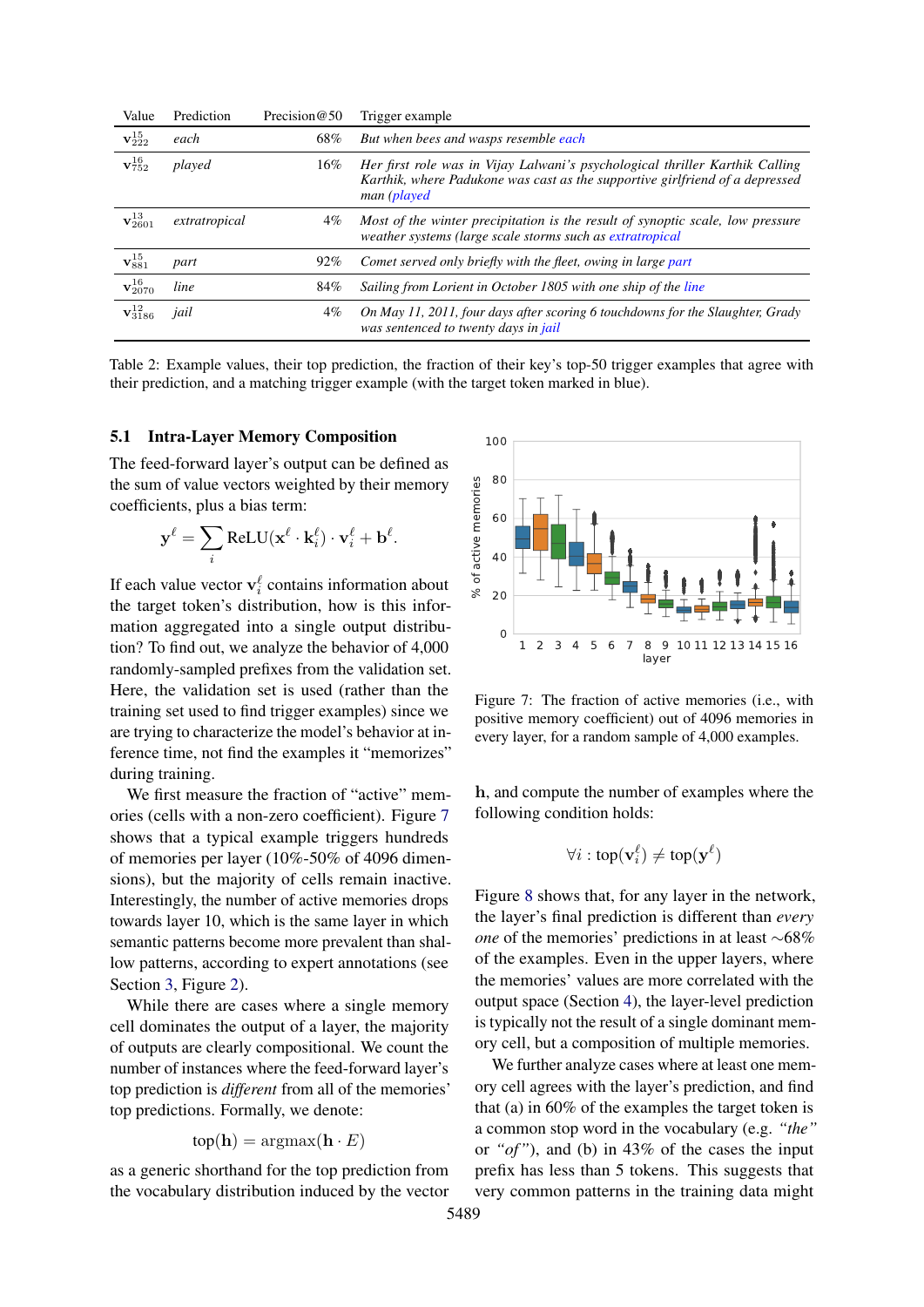<span id="page-6-1"></span>

Figure 8: The fraction of examples in a random sample of 4,000 examples where the layer's prediction is different from the prediction of all of its memories.

be "cached" in individual memory cells, and do not require compositionality.

#### <span id="page-6-0"></span>5.2 Inter-Layer Prediction Refinement

While a single feed-forward layer composes its memories in parallel, a multi-layer model uses the residual connection r to *sequentially* compose pre-dictions to produce the model's final output:<sup>[5](#page-6-2)</sup>

$$
\mathbf{x}^{\ell} = \text{LayerNorm}(\mathbf{r}^{\ell})
$$

$$
\mathbf{y}^{\ell} = \text{FF}(\mathbf{x}^{\ell})
$$

$$
\mathbf{o}^{\ell} = \mathbf{y}^{\ell} + \mathbf{r}^{\ell}
$$

We hypothesize that the model uses the sequential composition apparatus as a means to *refine* its prediction from layer to layer, often deciding what the prediction will be at one of the lower layers.

To test our hypothesis, we first measure how often the probability distribution induced by the residual vector  $\mathbf{r}^{\ell}$  matches the model's final output  $o<sup>L</sup>$  (*L* being the total number of layers):

$$
\mathrm{top}(\mathbf{r}^{\ell}) = \mathrm{top}(\mathbf{o}^L)
$$

Figure [9](#page-6-3) shows that roughly a third of the model's predictions are determined in the bottom few layers. This number grows rapidly from layer 10 onwards, implying that the majority of "hard" decisions occur before the final layer.

We also measure the probability mass  $p$  that each layer's residual vector  $r^{\ell}$  assigns to the model's

<span id="page-6-3"></span>

Figure 9: Fraction of examples in each layer, where the residual's top prediction matches the model's output.

<span id="page-6-4"></span>

Figure 10: Probability of the token output by the model according to the residual of each layer.

final prediction:

$$
w = \text{top}(\mathbf{o}^{L})
$$

$$
\mathbf{p} = \text{softmax}(\mathbf{r}^{\ell} \cdot E)
$$

$$
p = \mathbf{p}_{w}
$$

Figure [10](#page-6-4) shows a similar trend, but emphasizes that it is not only the top prediction's identity that is refined as we progress through the layers, it is also the model's confidence in its decision.

To better understand how the refinement process works at each layer, we measure how often the residual's top prediction changes following its interaction with the feed-forward layer  $(\text{top}(\mathbf{r}^{\ell}) \neq \text{top}(\mathbf{o}^{\ell}))$ , and whether this change results from the feed-forward layer overriding the residual (top( $o^{\ell}$ ) = top( $y^{\ell}$ )) or from a true composition  $(\text{top}(\mathbf{r}^{\ell}) \neq \text{top}(\mathbf{o}^{\ell}) \neq \text{top}(\mathbf{y}^{\ell})).$ 

Figure [11](#page-7-0) shows the breakdown of different cases per layer. In the vast majority of examples, the residual's top prediction ends up being the

<span id="page-6-2"></span><sup>&</sup>lt;sup>5</sup>The residual propagates information from previous layers, including the transformer's self-attention layers.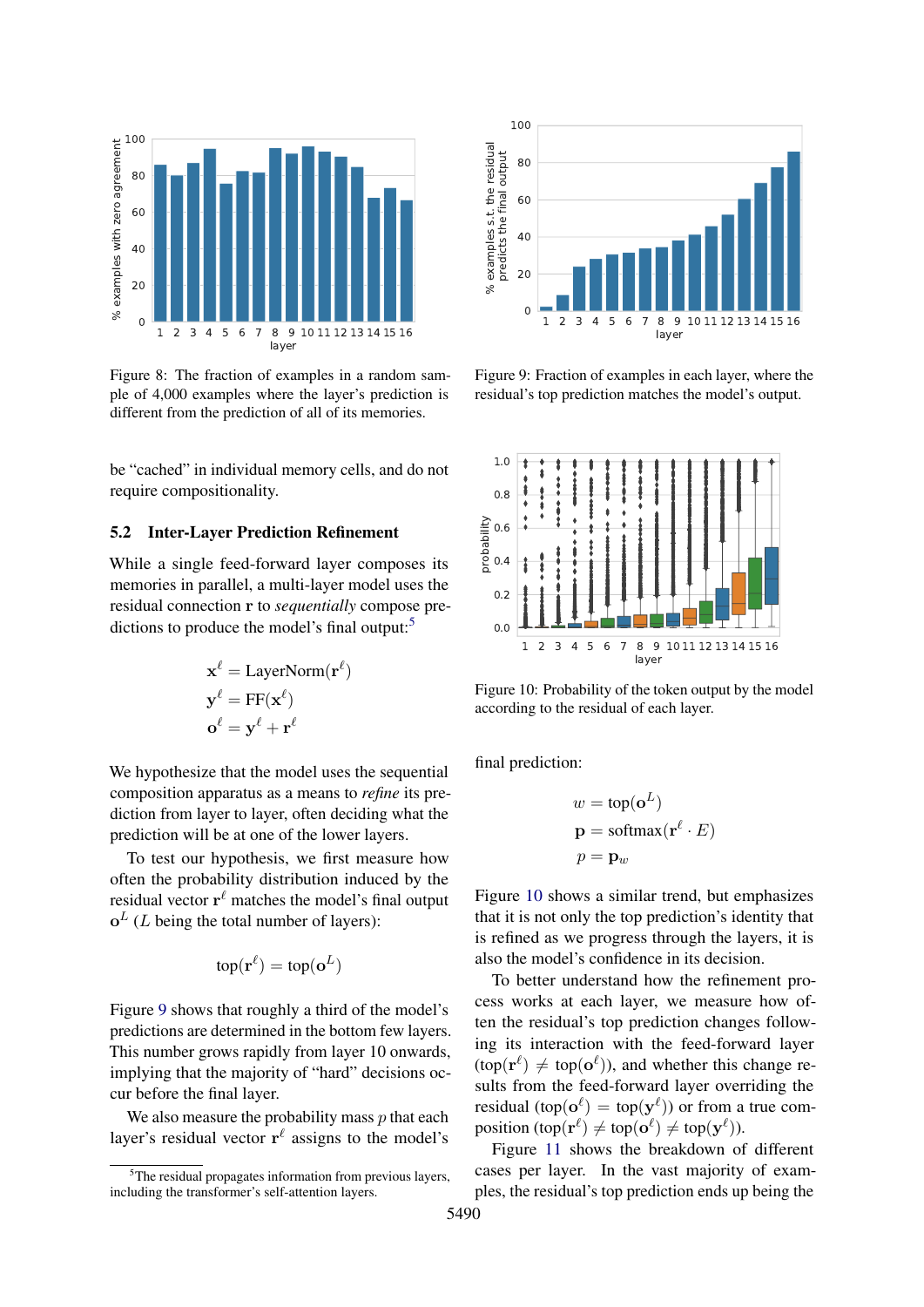<span id="page-7-0"></span>

Figure 11: Breakdown of examples by prediction cases: the layer's output prediction matches the residual's prediction (*residual*), matches the feed-forward layer's prediction (*ffn*), matches both of the predictions (*agreement*), or none of the predictions (*composition*). By construction, there are no cases where the residual's prediction matches the feed-forward layer's prediction and does not match the output's prediction.

model's prediction (*residual+agreement*). In most of these cases, the feed forward layer predicts something different (*residual*). Perhaps surprisingly, when the residual's prediction does change (*composition+ffn*), it rarely changes to the feed-forward layer's prediction (*ffn*). Instead, we observe that composing the residual's distribution with that of the feed-forward layer produces a "compromise" prediction, which is equal to neither (*composition*). This behavior is similar to the intra-layer composition we observe in Section [5.1.](#page-5-1) A possible conjecture is that the feed-forward layer acts as an elimination mechanism to "veto" the top prediction in the residual, and thus shifts probability mass towards one of the other candidate predictions in the head of the residual's distribution.

Finally, we manually analyze 100 random cases of last-layer composition, where the feed-forward layer modifies the residual output in the *final* layer. We find that in most cases (66 examples), the output changes to a semantically distant word  $(e.g., "people" \rightarrow "same")$  and in the rest of the cases (34 examples), the feed-forward layer's output shifts the residual prediction to a related word (e.g. *"later"*  $\rightarrow$  *"earlier"* and "gastric"  $\rightarrow$  "stom*ach"*). This suggests that feed-forward layers tune the residual predictions at varying granularity, even in the last layer of the model.

## 6 Related Work

Considerable attention has been given to demystifying the operation of neural NLP models. An

extensive line of work targeted neuron functionality in general, extracting the properties that neurons and subsets of neurons capture [\(Durrani et al.,](#page-8-5) [2020;](#page-8-5) [Dalvi et al.,](#page-8-6) [2019;](#page-8-6) [Rethmeier et al.,](#page-9-8) [2020;](#page-9-8) [Mu and](#page-9-9) [Andreas,](#page-9-9) [2020;](#page-9-9) [Vig et al.,](#page-9-10) [2020\)](#page-9-10), regardless of the model architecture or neurons' position in it. [Ja](#page-8-7)[covi et al.](#page-8-7) [\(2018\)](#page-8-7) analyzed CNN architectures in text classification and showed that they extract key n-grams from the inputs.

The study of the transformer architecture has focused on the role and function of self-attention layers [\(Voita et al.,](#page-9-1) [2019;](#page-9-1) [Clark et al.,](#page-8-2) [2019;](#page-8-2) [Vig](#page-9-2) [and Belinkov,](#page-9-2) [2019\)](#page-9-2) and on inter-layer differences (i.e. lower vs. upper layers) [\(Tenney et al.,](#page-9-11) [2019;](#page-9-11) [Jawahar et al.,](#page-8-4) [2019\)](#page-8-4). Previous work also highlighted the importance of feed-forward layers in transformers [\(Press et al.,](#page-9-12) [2020;](#page-9-12) [Pulugundla et al.,](#page-9-13) [2021;](#page-9-13) [Xu et al.,](#page-9-14) [2020\)](#page-9-14). Still, to date, the role of feed-forward layers remains under-explored.

Also related are interpretability methods that explain predictions [\(Han et al.,](#page-8-8) [2020;](#page-8-8) [Wiegreffe and](#page-9-15) [Pinter,](#page-9-15) [2019\)](#page-9-15), however, our focus is entirely different: we do not interpret individual predictions, but aim to understand the mechanism of transformers.

Characterizing the functionality of memory cells based on examples that trigger maximal activations has been used previously in NLP [\(Rethmeier et al.,](#page-9-8) [2020\)](#page-9-8) and vision [\(Erhan et al.,](#page-8-9) [2009\)](#page-8-9).

## 7 Discussion and Conclusion

Understanding how and why transformers work is crucial to many aspects of modern NLP, including model interpretability, data security, and development of better models. Feed-forward layers account for most of a transformer's parameters, yet little is known about their function in the network.

In this work, we propose that feed-forward layers emulate key-value memories, and provide a set of experiments showing that: (a) keys are correlated with human-interpretable input patterns; (b) values, mostly in the model's upper layers, induce distributions over the output vocabulary that correlate with the next-token distribution of patterns in the corresponding key; and (c) the model's output is formed via an aggregation of these distributions, whereby they are first composed to form individual layer outputs, which are then refined throughout the model's layers using residual connections.

Our findings open important research directions:

• Layer embedding space. We observe a correlation between value distributions over the output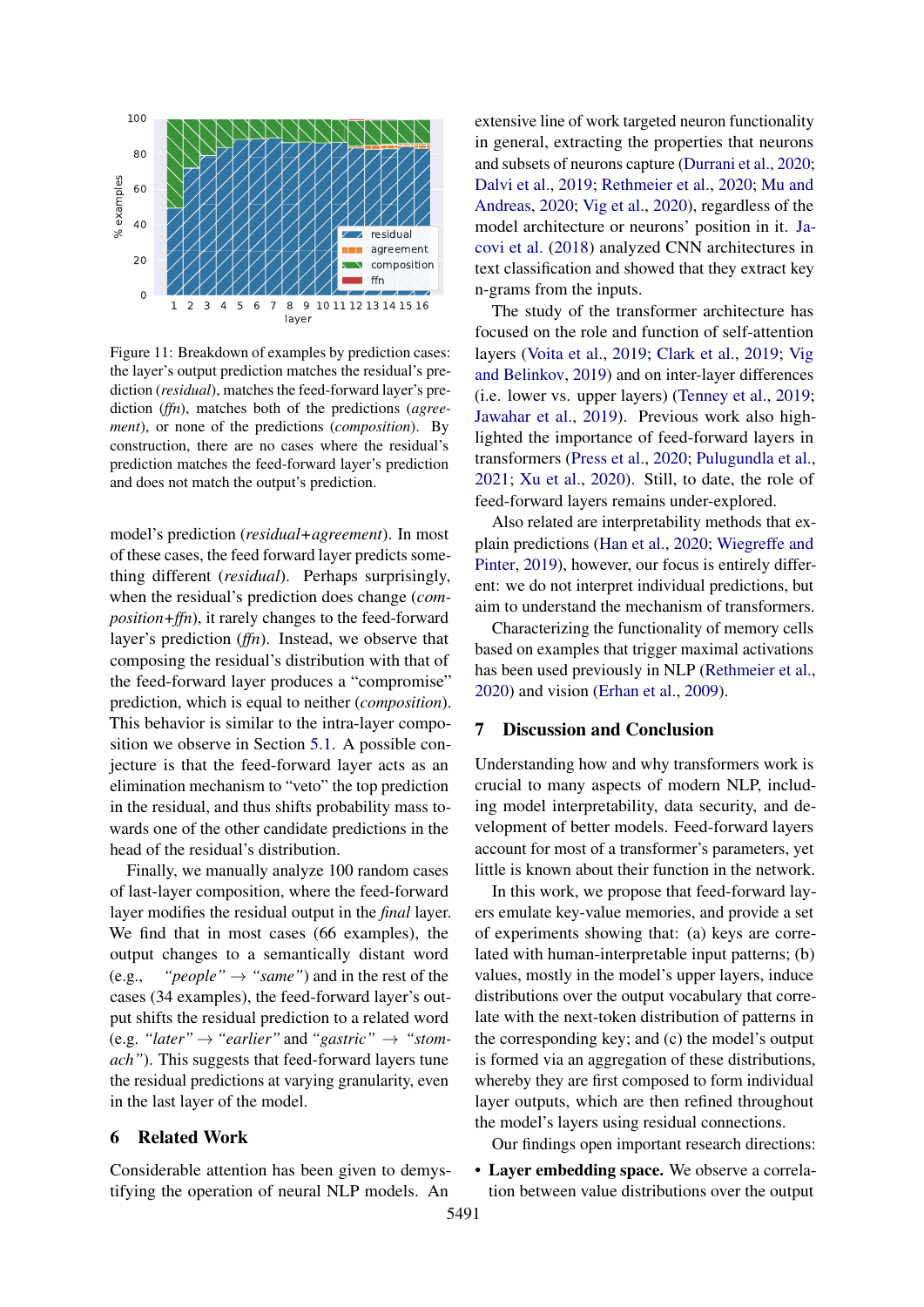vocabulary and key patterns, that increases from lower to upper layers (Section [4\)](#page-3-0). Is this because the layer's output space transforms across layers? If so, how? We note that this possible transformation cannot be explained solely by the function of feed-forward layers: if the model only did a series of key-value look-ups and value-distribution aggregation via weighted addition, then a single, unifying embedding space would appear more natural. Thus, the transformation might have to do with the interplay between feed-forward layers and self-attention layers.

- Beyond language modeling. Our formulation of feed-forward networks as key-value memories generalizes to any transformer model, e.g. BERT encoders and neural translation models. We thus expect our qualitative empirical observations to hold across diverse settings, and leave verification of this for future work.
- Practical implications. A better understanding of feed-forward layers has many implications in NLP. For example, future studies may offer interpretability methods by automating the patternidentification process; memory cells might affect training-data privacy as they could facilitate white-box membership inference [\(Nasr et al.,](#page-9-16) [2019\)](#page-9-16); and studying cases where a correct pattern is identified but then suppressed during aggregation may guide architectural novelties.

Thus, by illuminating the role of feed-forward layers, we move towards a better understanding of the inner workings of transformers, and open new research threads on modern NLP models.

## Acknowledgements

We thank Shimi Salant and Tal Schuster for helpful feedback. This work was supported in part by the Yandex Initiative for Machine Learning, the Blavatnik Interdisciplinary Cyber Research Center (ICRC), the Alon Scholarship, and Intel Corporation. Roei Schuster is a member of the Check Point Institute of Information Technology. This work was completed in partial fulfillment for the Ph.D degree of Mor Geva.

#### References

<span id="page-8-3"></span>Alexei Baevski and Michael Auli. 2019. [Adaptive in](https://openreview.net/forum?id=ByxZX20qFQ)[put representations for neural language modeling.](https://openreview.net/forum?id=ByxZX20qFQ) In

*International Conference on Learning Representations (ICLR)*.

- <span id="page-8-1"></span>Tom B Brown, Benjamin Mann, Nick Ryder, Melanie Subbiah, Jared Kaplan, Prafulla Dhariwal, Arvind Neelakantan, Pranav Shyam, Girish Sastry, Amanda Askell, Sandhini Agarwal, Ariel Herbert-Voss, Gretchen Krueger, Tom Henighan, Rewon Child, Aditya Ramesh, Daniel M Ziegler, Jeffrey Wu, Clemens Winter, Christopher Hesse, Mark Chen, Eric Sigler, Mateusz Litwin, Scott Gray, Benjamin Chess, Jack Clark, Christopher Berner, Sam Mc-Candlish, Alec Radford, Ilya Sutskever, and Dario Amodei. 2020. Language models are few-shot learners. In *Proceedings of Neural Information Processing Systems (NeurIPS)*.
- <span id="page-8-2"></span>Kevin Clark, Urvashi Khandelwal, Omer Levy, and Christopher D. Manning. 2019. What does BERT look at? An analysis of BERT's attention. In *Black-BoxNLP Workshop at ACL*.
- <span id="page-8-6"></span>Fahim Dalvi, Nadir Durrani, Hassan Sajjad, Yonatan Belinkov, Anthony Bau, and James Glass. 2019. What is one grain of sand in the desert? analyzing individual neurons in deep nlp models. In *Proceedings of the AAAI Conference on Artificial Intelligence*, volume 33, pages 6309–6317.
- <span id="page-8-0"></span>Jacob Devlin, Ming-Wei Chang, Kenton Lee, and Kristina Toutanova. 2019. [BERT: Pre-training of](https://doi.org/10.18653/v1/N19-1423) [deep bidirectional transformers for language under](https://doi.org/10.18653/v1/N19-1423)[standing.](https://doi.org/10.18653/v1/N19-1423) In *North American Association for Computational Linguistics (NAACL)*, pages 4171–4186, Minneapolis, Minnesota.
- <span id="page-8-5"></span>Nadir Durrani, Hassan Sajjad, Fahim Dalvi, and Yonatan Belinkov. 2020. Analyzing individual neurons in pre-trained language models. In *Proceedings of the 2020 Conference on Empirical Methods in Natural Language Processing (EMNLP)*.
- <span id="page-8-9"></span>Dumitru Erhan, Yoshua Bengio, Aaron Courville, and Pascal Vincent. 2009. Visualizing higher-layer features of a deep network. *University of Montreal*, 1341(3):1.
- <span id="page-8-8"></span>Xiaochuang Han, Byron C. Wallace, and Yulia Tsvetkov. 2020. [Explaining black box predictions](https://doi.org/10.18653/v1/2020.acl-main.492) [and unveiling data artifacts through influence func](https://doi.org/10.18653/v1/2020.acl-main.492)[tions.](https://doi.org/10.18653/v1/2020.acl-main.492) In *Proceedings of the 58th Annual Meeting of the Association for Computational Linguistics*, pages 5553–5563, Online. Association for Computational Linguistics.
- <span id="page-8-7"></span>Alon Jacovi, Oren Sar Shalom, and Yoav Goldberg. 2018. [Understanding convolutional neural networks](https://doi.org/10.18653/v1/W18-5408) [for text classification.](https://doi.org/10.18653/v1/W18-5408) In *Proceedings of the 2018 EMNLP Workshop BlackboxNLP: Analyzing and Interpreting Neural Networks for NLP*, pages 56–65, Brussels, Belgium. Association for Computational Linguistics.
- <span id="page-8-4"></span>Ganesh Jawahar, Benoît Sagot, and Djamé Seddah. 2019. [What does BERT learn about the structure](https://doi.org/10.18653/v1/P19-1356)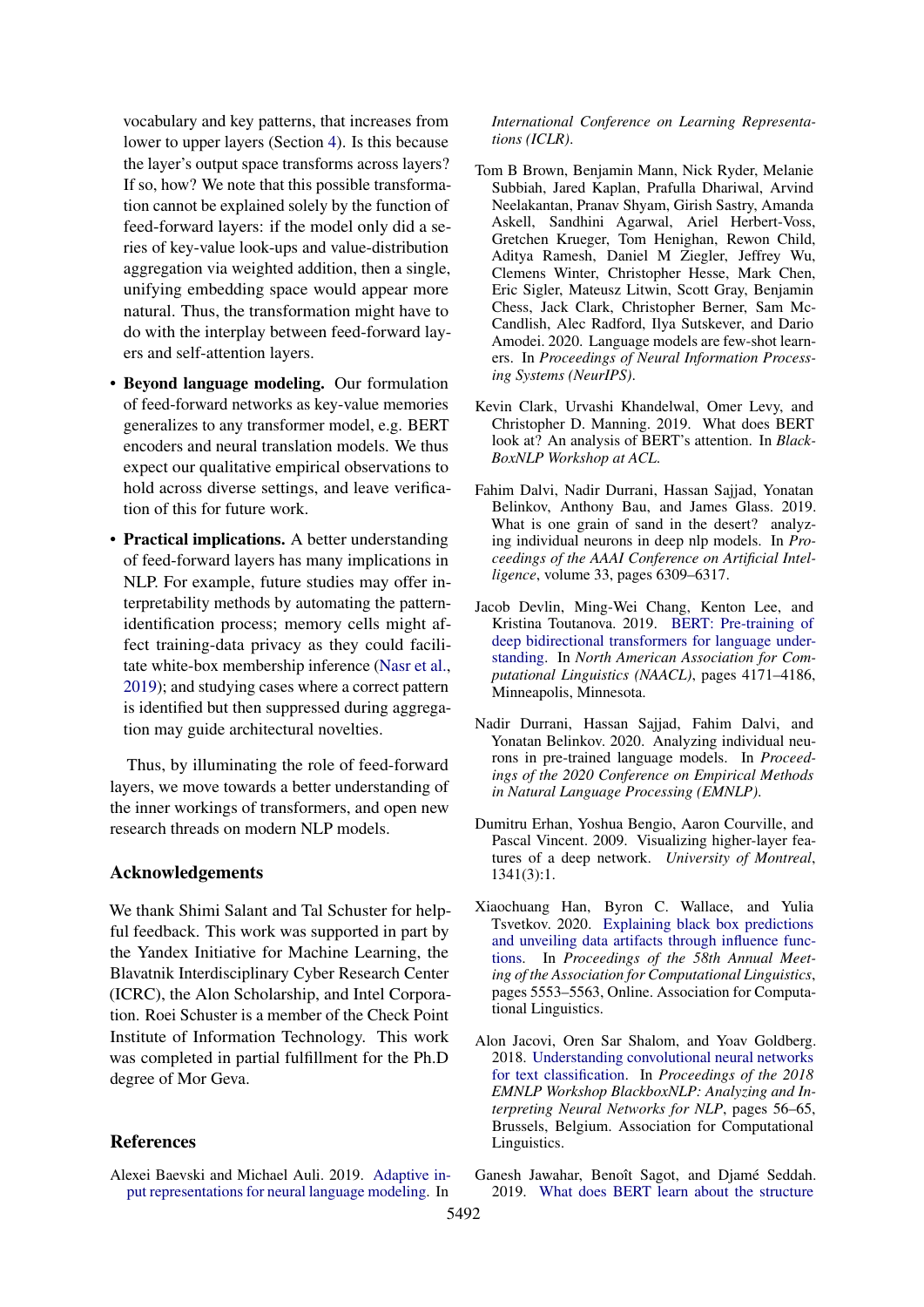[of language?](https://doi.org/10.18653/v1/P19-1356) In *Proceedings of the 57th Annual Meeting of the Association for Computational Linguistics*, pages 3651–3657, Florence, Italy. Association for Computational Linguistics.

- <span id="page-9-7"></span>Nelson F. Liu, Matt Gardner, Yonatan Belinkov, Matthew E. Peters, and Noah A. Smith. 2019. [Lin](https://doi.org/10.18653/v1/N19-1112)[guistic knowledge and transferability of contextual](https://doi.org/10.18653/v1/N19-1112) [representations.](https://doi.org/10.18653/v1/N19-1112) In *Proceedings of the 2019 Conference of the North American Chapter of the Association for Computational Linguistics: Human Language Technologies, Volume 1 (Long and Short Papers)*, pages 1073–1094, Minneapolis, Minnesota. Association for Computational Linguistics.
- <span id="page-9-5"></span>Stephen Merity, Caiming Xiong, James Bradbury, and Richard Socher. 2017. Pointer sentinel mixture models. *International Conference on Learning Representations (ICLR)*.
- <span id="page-9-9"></span>Jesse Mu and Jacob Andreas. 2020. Compositional explanations of neurons. In *Proceedings of Neural Information Processing Systems (NeurIPS)*.
- <span id="page-9-16"></span>Milad Nasr, Reza Shokri, and Amir Houmansadr. 2019. [Comprehensive privacy analysis of deep](https://doi.org/10.1109/SP.2019.00065) [learning: Passive and active white-box inference](https://doi.org/10.1109/SP.2019.00065) [attacks against centralized and federated learning.](https://doi.org/10.1109/SP.2019.00065) In *2019 IEEE Symposium on Security and Privacy (SP)*, pages 739–753.
- <span id="page-9-6"></span>Matthew Peters, Mark Neumann, Mohit Iyyer, Matt Gardner, Christopher Clark, Kenton Lee, and Luke Zettlemoyer. 2018. [Deep contextualized word repre](https://www.aclweb.org/anthology/N18-1202)[sentations.](https://www.aclweb.org/anthology/N18-1202) In *North American Chapter of the Association for Computational Linguistics (NAACL)*.
- <span id="page-9-12"></span>Ofir Press, Noah A. Smith, and Omer Levy. 2020. [Im](https://doi.org/10.18653/v1/2020.acl-main.270)[proving transformer models by reordering their sub](https://doi.org/10.18653/v1/2020.acl-main.270)[layers.](https://doi.org/10.18653/v1/2020.acl-main.270) In *Proceedings of the 58th Annual Meeting of the Association for Computational Linguistics*, pages 2996–3005, Online. Association for Computational Linguistics.
- <span id="page-9-13"></span>Bhargav Pulugundla, Yang Gao, Brian King, Gokce Keskin, Harish Mallidi, Minhua Wu, Jasha Droppo, and Roland Maas. 2021. Attention-based neural beamforming layers for multi-channel speech recognition. *arXiv preprint arXiv:2105.05920*.
- <span id="page-9-8"></span>Nils Rethmeier, Vageesh Kumar Saxena, and Isabelle Augenstein. 2020. Tx-ray: Quantifying and explaining model-knowledge transfer in (un-) supervised nlp. In *Conference on Uncertainty in Artificial Intelligence*, pages 440–449. PMLR.
- <span id="page-9-3"></span>S. Sukhbaatar, J. Weston, and R. Fergus. 2015. Endto-end memory networks. In *Advances in Neural Information Processing Systems (NIPS)*.
- <span id="page-9-4"></span>Sainbayar Sukhbaatar, Edouard Grave, Guillaume Lample, Herve Jegou, and Armand Joulin. 2019. Augmenting self-attention with persistent memory. *arXiv preprint arXiv:1907.01470*.
- <span id="page-9-11"></span>Ian Tenney, Dipanjan Das, and Ellie Pavlick. 2019. [BERT rediscovers the classical NLP pipeline.](https://doi.org/10.18653/v1/P19-1452) In *Proceedings of the 57th Annual Meeting of the Association for Computational Linguistics*, pages 4593– 4601, Florence, Italy. Association for Computational Linguistics.
- <span id="page-9-0"></span>Ashish Vaswani, Noam Shazeer, Niki Parmar, Jakob Uszkoreit, Llion Jones, Aidan N Gomez, Łukasz Kaiser, and Illia Polosukhin. 2017. Attention is all you need. In *Advances in Neural Information Processing Systems (NIPS)*, pages 5998–6008.
- <span id="page-9-2"></span>Jesse Vig and Yonatan Belinkov. 2019. [Analyzing](https://doi.org/10.18653/v1/W19-4808) [the structure of attention in a transformer language](https://doi.org/10.18653/v1/W19-4808) [model.](https://doi.org/10.18653/v1/W19-4808) In *Proceedings of the 2019 ACL Workshop BlackboxNLP: Analyzing and Interpreting Neural Networks for NLP*, pages 63–76, Florence, Italy. Association for Computational Linguistics.
- <span id="page-9-10"></span>Jesse Vig, Sebastian Gehrmann, Yonatan Belinkov, Sharon Qian, Daniel Nevo, Yaron Singer, and Stuart Shieber. 2020. Investigating gender bias in language models using causal mediation analysis. *Advances in Neural Information Processing Systems*, 33.
- <span id="page-9-1"></span>Elena Voita, David Talbot, Fedor Moiseev, Rico Sennrich, and Ivan Titov. 2019. [Analyzing multi-head](https://www.aclweb.org/anthology/P19-1580) [self-attention: Specialized heads do the heavy lift](https://www.aclweb.org/anthology/P19-1580)[ing, the rest can be pruned.](https://www.aclweb.org/anthology/P19-1580) In *Proceedings of the 57th Annual Meeting of the Association for Computational Linguistics*.
- <span id="page-9-15"></span>Sarah Wiegreffe and Yuval Pinter. 2019. [Attention is](https://doi.org/10.18653/v1/D19-1002) [not not explanation.](https://doi.org/10.18653/v1/D19-1002) In *Proceedings of the 2019 Conference on Empirical Methods in Natural Language Processing and the 9th International Joint Conference on Natural Language Processing (EMNLP-IJCNLP)*, pages 11–20, Hong Kong, China. Association for Computational Linguistics.
- <span id="page-9-14"></span>Hongfei Xu, Qiuhui Liu, Deyi Xiong, and Josef van Genabith. 2020. Transformer with depth-wise lstm. *arXiv preprint arXiv:2007.06257*.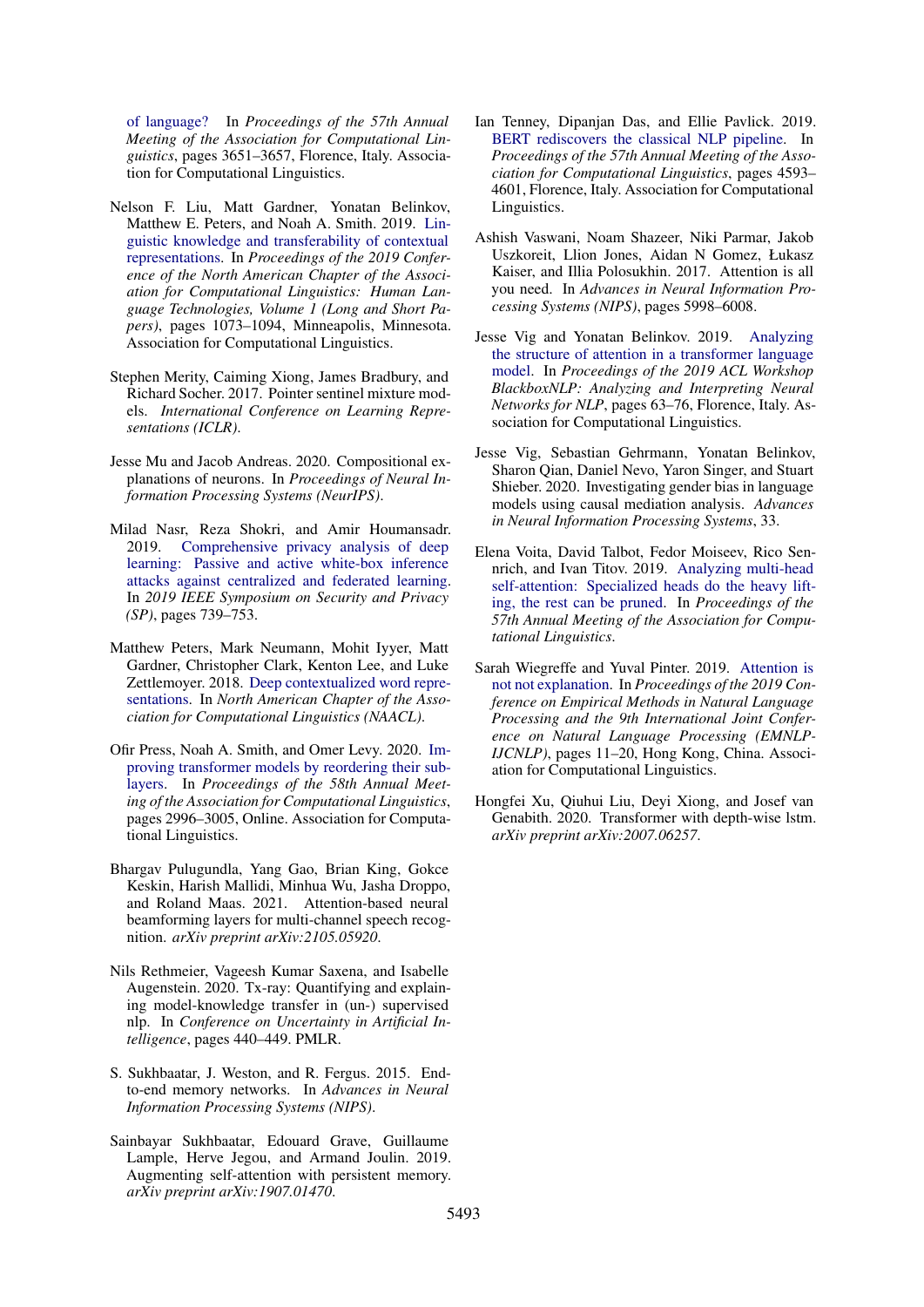## <span id="page-10-0"></span>A Pattern Analysis

Table [3](#page-11-0) provides a fully-annotated example of 25 prefixes from the memory cell  $\mathbf{k}_{895}^5$ .

## B Implementation details

In this section, we provide further implementation details for reproducibility of our experiments.

For all our experiments, we used the language model of [Baevski and Auli](#page-8-3) [\(2019\)](#page-8-3) (247M parameters) trained on WikiText-103 [\(Merity](#page-9-5) [et al.,](#page-9-5) [2017\)](#page-9-5). Specifically, we used the model transformer\_lm.wiki103.adaptive trained with the fairseq toolkit<sup>[6](#page-10-1)</sup>.

WikiText-103 $^7$  $^7$  is a well known language modeling dataset and a collection of over 100M tokens extracted from Wikipedia. We used spa $Cy^8$  $Cy^8$  to split examples into sentences (Section [3\)](#page-1-4).

<span id="page-10-2"></span><span id="page-10-1"></span><sup>6</sup><https://github.com/pytorch/fairseq>

<sup>7</sup>[https://blog.einstein.ai/the-](https://blog.einstein.ai/the-wikitext-long-term-dependency-language-modeling-dataset/)

[wikitext-long-term-dependency-language](https://blog.einstein.ai/the-wikitext-long-term-dependency-language-modeling-dataset/)[modeling-dataset/](https://blog.einstein.ai/the-wikitext-long-term-dependency-language-modeling-dataset/)

<span id="page-10-3"></span><sup>8</sup><https://spacy.io/>